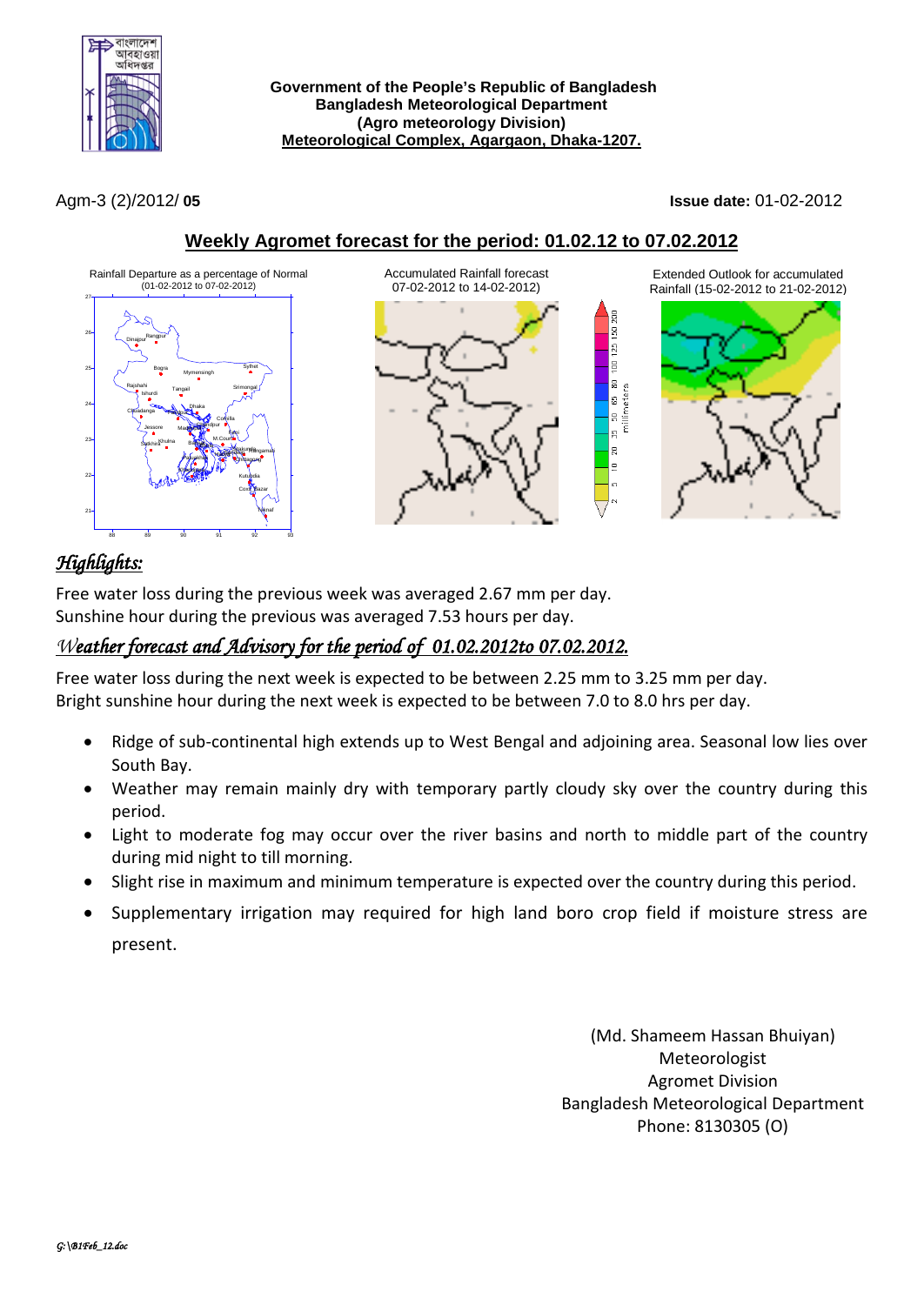## **Bangla Version**

### পূর্বাভাস, সময়: ০১-০২-২০১২ থেকে ০৭-০২-২০১২





Extended Outlook for accumulated Rainfall (15-02-2012 to 21-02-2012)



 $\overline{\mathbb{B}}$ ъ, la ∣≘

#### প্ৰধান বৈশিষ্ট্য সমুহঃ-

গত সপ্তাহের দৈনিক বাস্পীভবনের গড ২.৬৭ মিঃ মিঃ ছিল। গত সপ্তাহের দৈনিক সূর্যকিরণ কালের গড় ৭.৫৩ ঘন্টা ছিল।

### আবহাওয়া পূর্বাভাসঃ- ০১-০২-২০১২ইং থেকে ০১-০২-২০১২ ইং পর্যন্ত।

আগামী সপ্তাহের বাস্পীভবনের দৈনিক গড় মান ২.২৫ মিঃমিঃ থেকে ৩.২৫ মিঃমিঃ থাকতে পারে। আগামী সপ্তাহের সর্যকিরণকালের দৈনিক গড় মান ৭.০ ঘন্টা থেকে ৮.০ ঘন্টা থাকতে পারে।

- উপ মহাদেশীয় উচ্চচাপ বলয়ের বর্ধিতাংশ পশ্চিম বঙ্গ এবং তৎসংলগ্ন এলাকায় বিস্তৃত। মৌসমী লঘুচাপ দক্ষিণ বঙ্গোপসাগরে অবস্থান করছে।
- এ সপ্তাহে অস্থায়ীভাবে আকাশ আংশিক মেঘলাসহ সারাদেশের আবহাওয়া প্রধানতঃ শুষ্ক থাকতে পারে।
- মধ্য রাত থেকে সকাল পর্যন্ত দেশের উত্তর থেকে মধ্যাঞ্চল এবং নদী অববাহিকায় হাঙ্কা থেকে মাঝারী ধরণের কুয়াশা পড়তে পারে।
- এ সপ্তাহে দিনের সর্বোচ্চ ও সর্বনিম্ন তাপমাত্রা সামান্য বৃদ্ধি পেতে পারে।
- আর্দ্রতার স্বল্পতা দেখা দিলে উঁচু জমির বোরো ফসলে সম্পূরক সেচের প্রয়োজন হতে পারে।

(মোঃ শামীম হাসান ভূইয়া) আবহাওয়াবিদ পরিচালকের পক্ষে বাংলাদেশ আবহাওয়া অধিদপ্তর, ঢাকা-১২০৭।